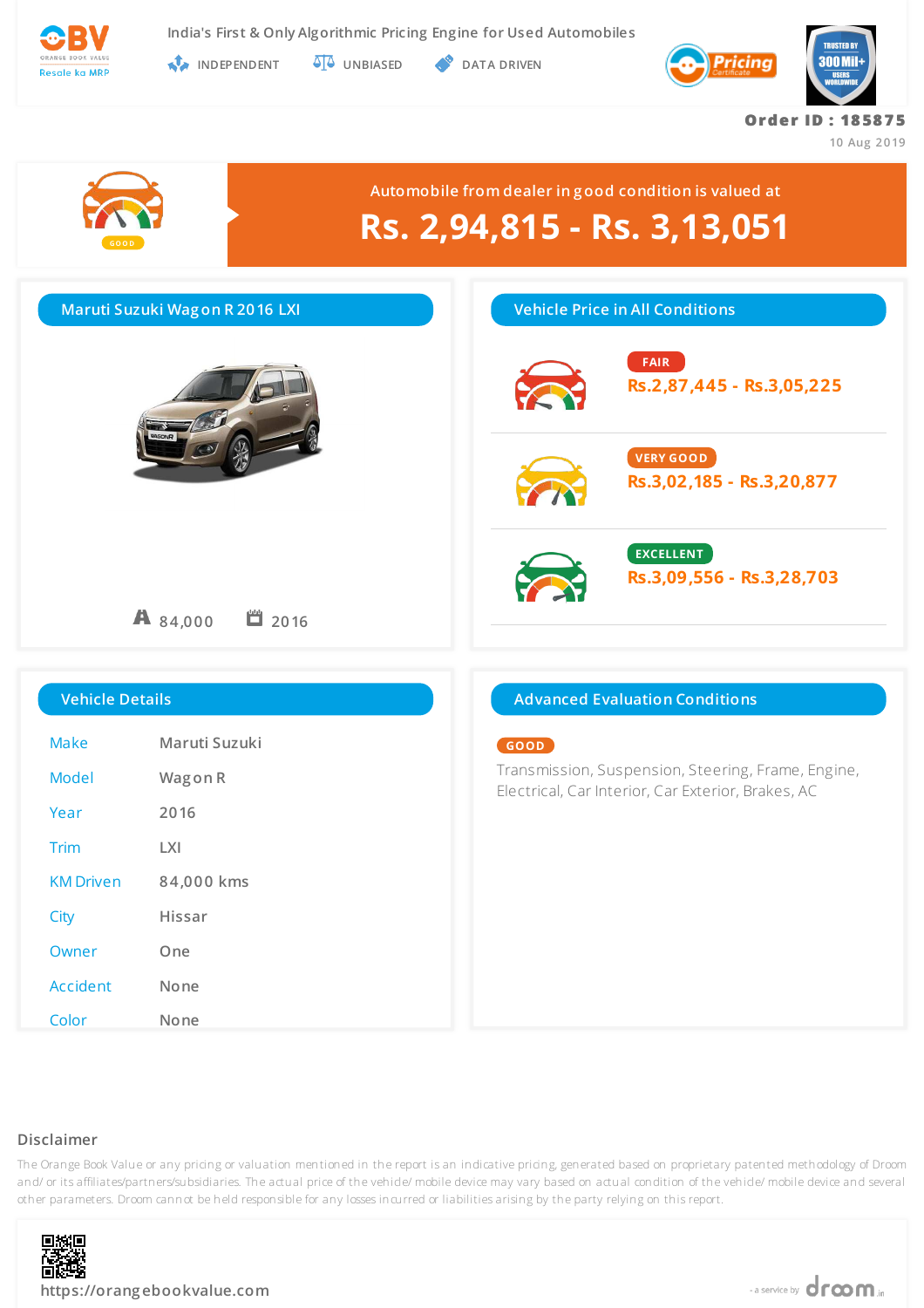

**India's First & Only Algorithmic Pricing Engine for Used Automobiles**

**INDEPENDENT UNBIASED DATA DRIVEN** 



**New Vehicle Price Now Rs. 4,46,014**





**What Others Paid Rs. 3,45,000**

**Or de r ID : 18 58 7 5**

**10 Aug 2019**

| <b>Next 3 Year Depreciation of Vehicle</b> |             |                                          |             |
|--------------------------------------------|-------------|------------------------------------------|-------------|
| <b>Estimated Buying Price From Dealer</b>  |             | <b>Estimated Selling Price To Dealer</b> |             |
| 2020                                       | Rs.2,97,098 | 2020                                     | Rs.2,67,384 |
| 2021                                       | Rs.2,63,697 | 2021                                     | Rs.2,37,324 |
| 2022                                       | Rs.2,38,122 | 2022                                     | Rs.2,14,307 |

## **Disclaimer**

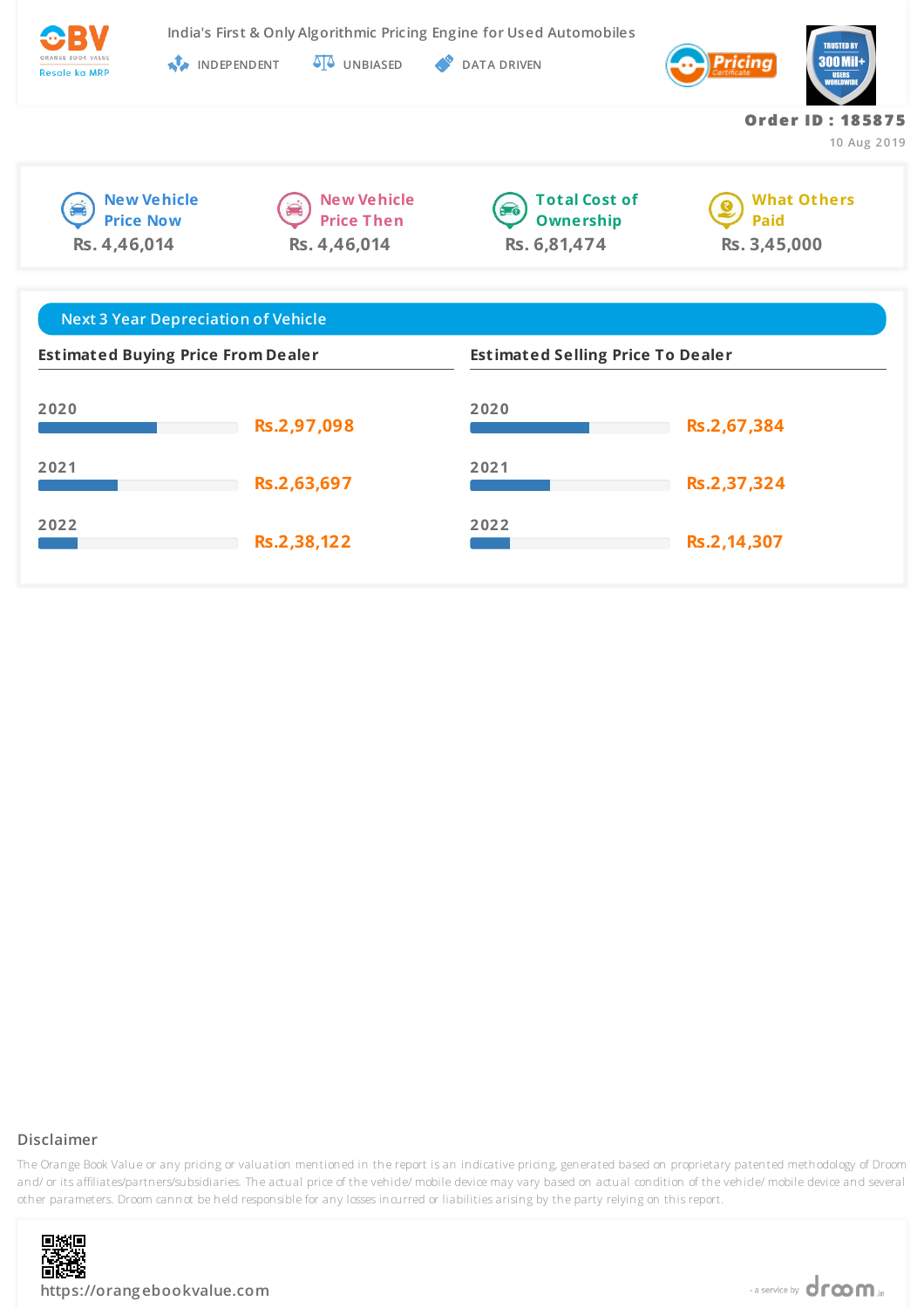



**INDEPENDENT UNBIASED DATA DRIVEN** 



#### **Or de r ID : 18 58 7 5**

**10 Aug 2019**

| <b>Similar Listings for Past 60 Days</b> | <b>Similar Orders for Past 60 Days</b> |  |
|------------------------------------------|----------------------------------------|--|
| No Data Available                        | No Data Available                      |  |
| <b>Similar Listings for Past 90 Days</b> | <b>Similar Orders for Past 90 Days</b> |  |
| No Data Available                        | No Data Available                      |  |
| <b>Similar Listings for Lifetime</b>     | <b>Similar Orders for Lifetime</b>     |  |
| No Data Available                        | No Data Available                      |  |

### **Disclaimer**

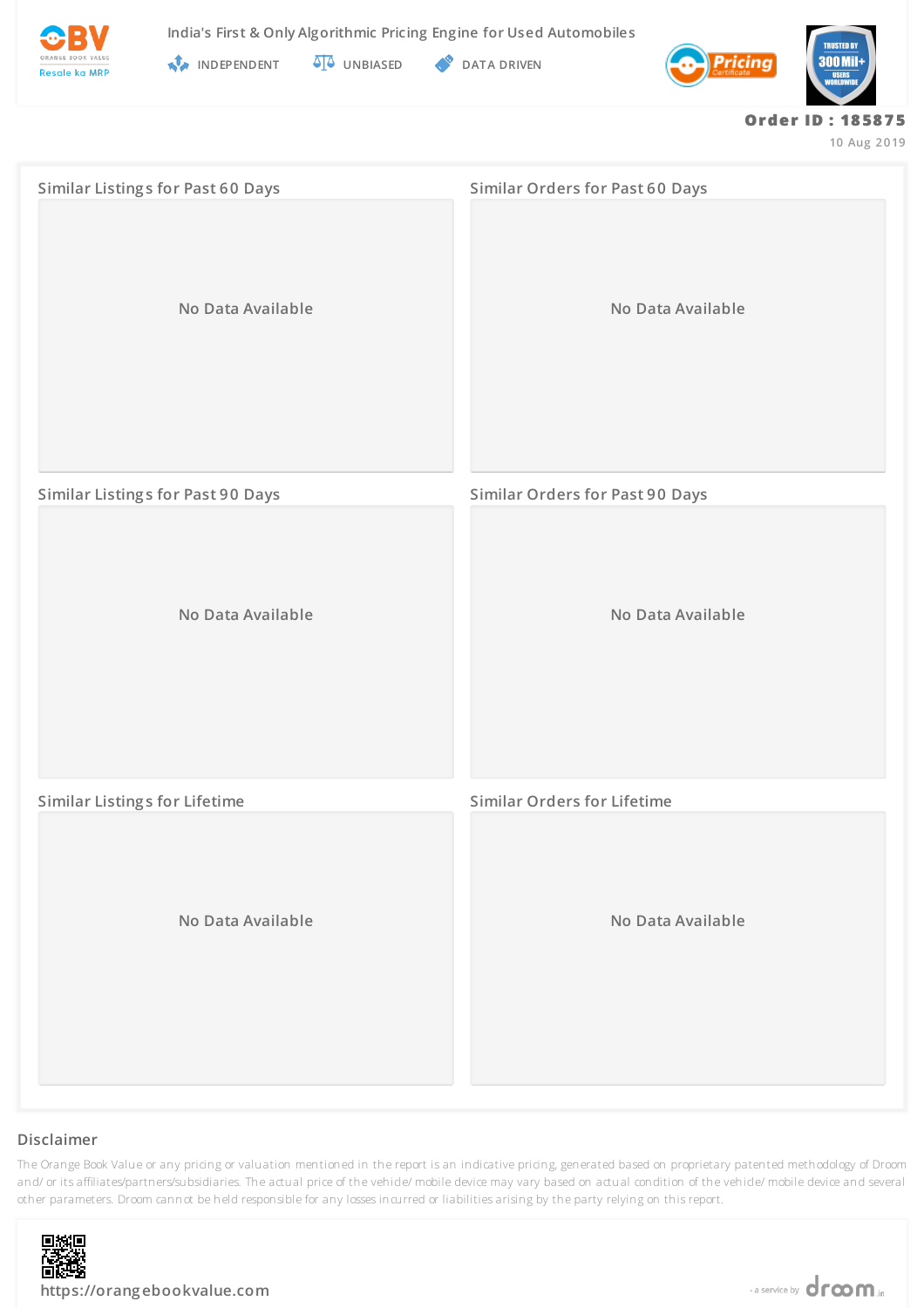

**India's First & Only Algorithmic Pricing Engine for Used Automobiles**

**INDEPENDENT AT UNBIASED PATA DRIVEN** 



**Or de r ID : 18 58 7 5 10 Aug 2019**

**Component Health Check**

**A vehicle undergoes enormous wear and tear with time. It is often imperative to inspect and replace parts of the vehicle on a timely basis to keep it in prime condition. These aspects often go unnoticed and become real pain points with time. Use the Component Health Check for maintaining your vehicle components without any hassles. It would provide the list of parts to be inspected every subsequent year based on their age to help you find out the parts needing replacement.**



### **Disclaimer**